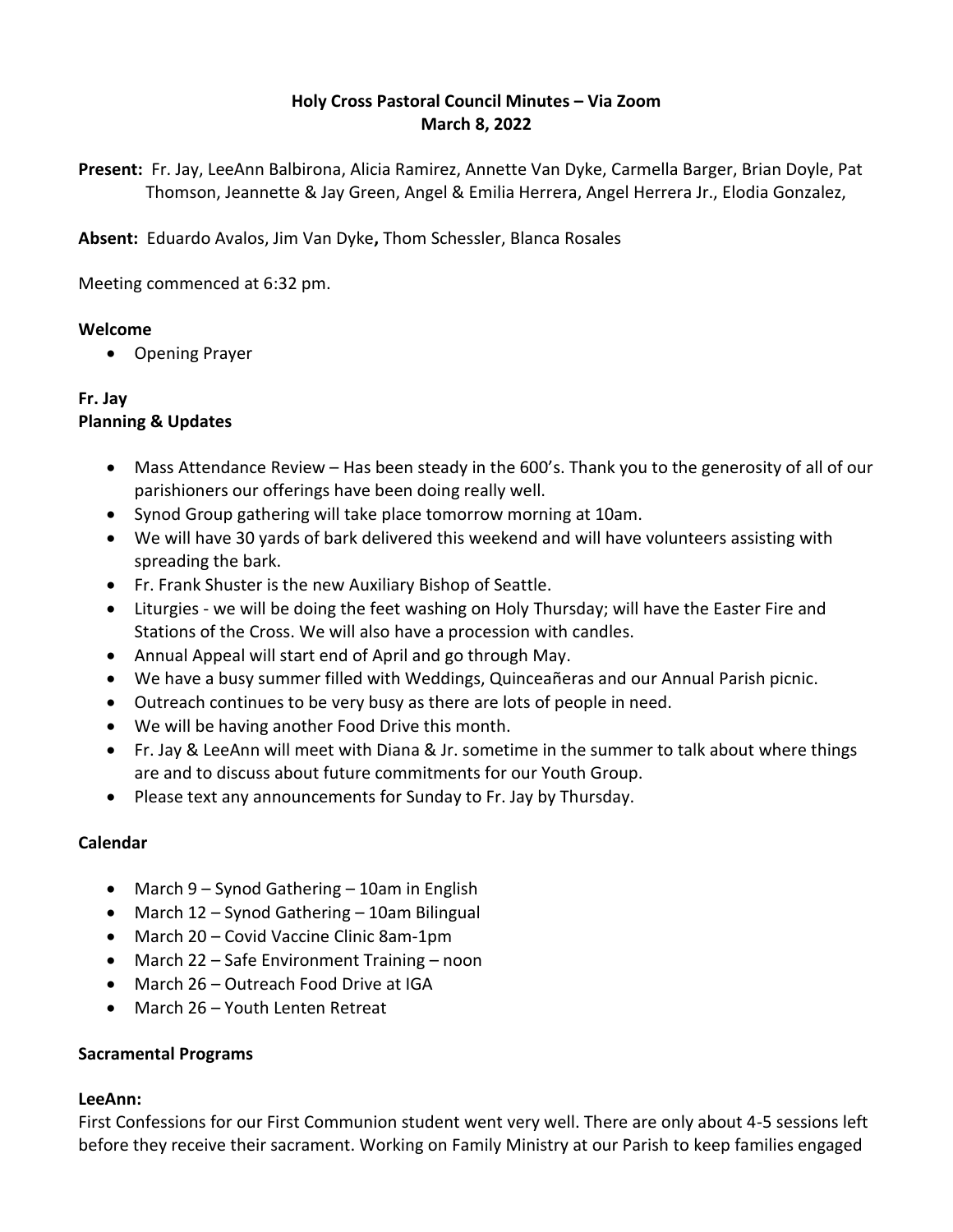over the summer. Outreach continues to be busy and steady every week. We will have a Food Drive at IGA on the  $26<sup>th</sup>$ . We will be participating in a new program for Outreach (PREPARES). This program offers diaper/wipes assistance for families in need. PREPARES received a grant through June of this year with the possibility of it being renewed. We will be offering a Safe Environment training this month. We are also looking for volunteers for; Eucharist Ministry for the homebound, Outreach, children and youth teachers. We are printing 250 bilingual bulletins per week. In honor of St. Patrick's Day, LeeAnn sent out St. Patrick's cards to any and all of our parishioners named Patrick. Spring forward! Don't forget to set your clocks an hour ahead on Saturday night.

\_\_\_\_\_\_\_\_\_\_\_\_\_\_\_\_\_\_\_\_\_\_\_\_\_\_\_\_\_\_\_\_\_\_\_\_\_\_\_\_\_\_\_\_\_\_\_\_\_\_\_\_\_\_\_\_\_\_\_\_\_\_\_\_\_\_\_\_\_\_\_\_\_\_\_\_\_\_\_\_\_\_\_\_\_\_\_\_\_\_\_\_\_

## **Carmella:**

RCIA – We have one adult scheduled for an Easter Vigil Baptism along with 9 children. We have one couple who joined and is in process for the RCIA program. We have three Synod gatherings scheduled after today's council meeting for last minute details. The Prayer Ministry started last Sunday. People came after mass for prayer and it went very well.

## **Brian:**

Two men have recently joined the Knights. They will be here on Saturday morning to set up tables for the Synod gathering and they will also be participating in the meeting. Food Drive is scheduled for 3/26. Mentioned that there was not enough interest in the participation of corned beef and cabbage for Sunday, 3/20, however, they were planning a pancake breakfast for May 15.

## **Angel & Emilia:**

Attendances for our pre-Baptismal classes continue to be steady. We had between 40-50 people at Sunday's class. There will be no baptisms scheduled for Palm Sunday.

## **Angel Jr:**

Our Youth Retreat is scheduled for March 26<sup>th</sup> from 2pm-6pm which includes mass between 5pm-6pm. There has been great progress within our Youth Group with 9-10 youth in attendance consistently. We had a game day, which included an UNO tournament, and we also had a "Getting to know You" session which built friendship and connections. We've had topics such as "Motivation to go to Mass". We have also challenged our youth to bring one friend each as an invitation to make them be part of our community.

## **Jeannette:**

Music groups have started rehearsing and she is working with Amy & Tony as well. We have an Irish band that will be playing for 30 minutes after the 9:30 mass on 3/20 at the parish hall.

# **Annete/Financials:**

**• Church** – Our Net income is \$113,500.

We have transferred \$45K to our PRF Savings account. We are 5.4% above budget for the year. We received a rebate in the amount of \$3,028.00 from Annual Appeal Campaign. We do not receive a rebate unless pledges are met, so thank you to all who have been able to fulfill their pledges. We are also working on our **Budget Planning** for 2022-2023.

**Building Fund** – Our Net income is \$81,900. We transferred \$60K to our PRF Savings.